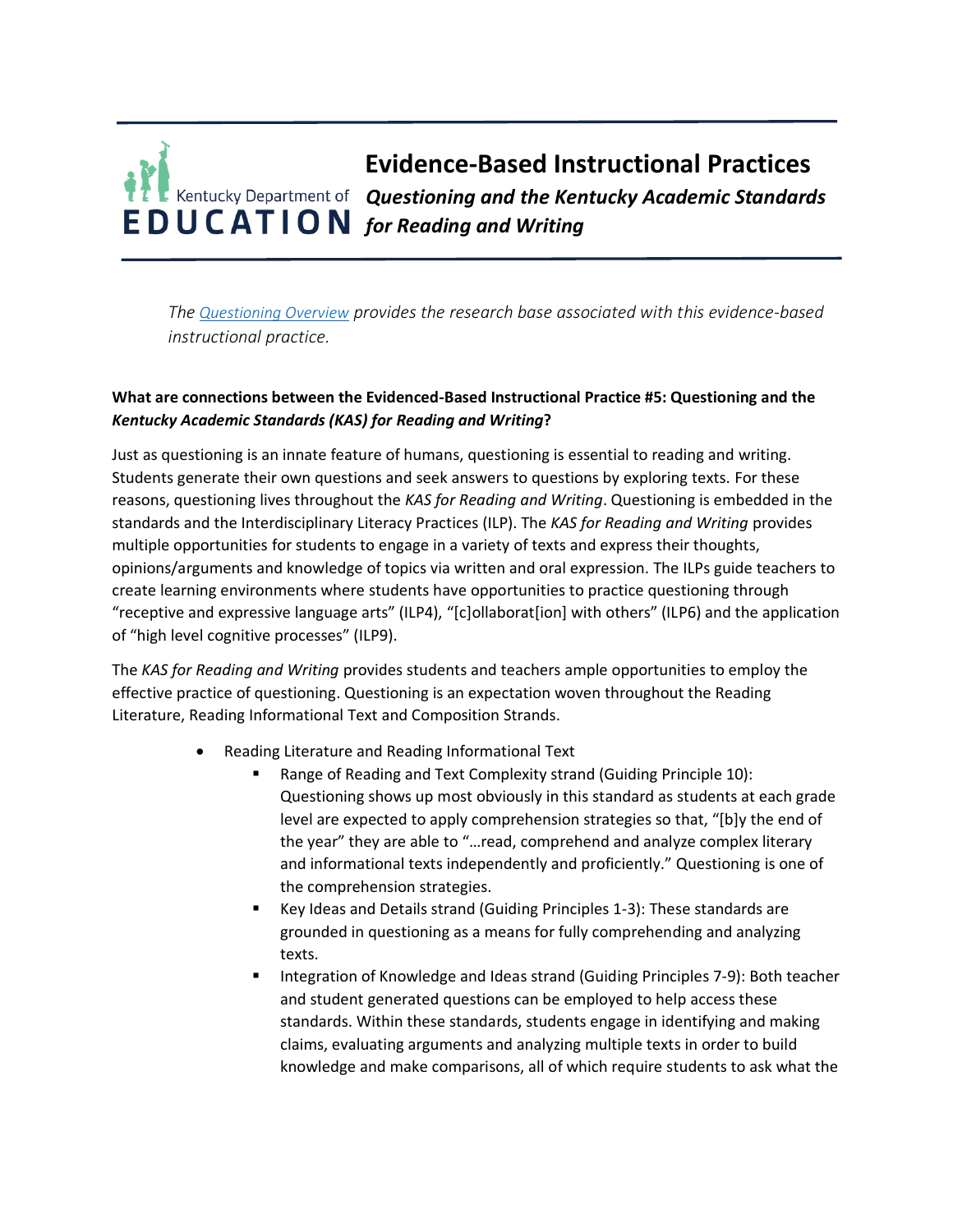author is saying, question the author's message and/or question one's own thinking.

- Composition
	- Text Types and Purposes (Guiding Principles 1 and 2), Research to Build and Present Knowledge (Guiding Principles 5 and 6) and Range of Writing (Guiding Principle 7) strands: Students must make sense of text to respond accurately to questions, generate their own questions and defend their thinking as they meet the demands of these standards.

**What are planning considerations for the successful implementation of the Evidenced-Based Instructional Practice #5: Questioning to ensure that all students have equitable access and opportunity to learn the standards contained in the** *KAS for Reading and Writing***?**

- Utiliz[e Breaking Down a Reading and Writing Standard](https://education.ky.gov/curriculum/standards/kyacadstand/Documents/Breaking_Down_a_Reading_and_Writing_Standard.pdf) to gain standard clarity. Attaining greater standard clarity will equip teachers to design more intentional questions that are able to guide student learning to the depth and rigor of the standard.
- Design opportunities for students to develop their own meaningful questions about text.
- Model using questioning to initiate and guide research.
- Teach students to recognize Question-Answer Relationship (QAR).
	- o [QAR in the Elementary Classroom](https://www.readingrockets.org/strategies/question_answer_relationship#:~:text=Right%20There%20Questions%3A%20Literal%20questions,words%20found%20in%20the%20text.&text=Although%20the%20answer%20does%20not,order%20to%20answer%20the%20question.)
	- o [QAR in the Secondary Classroom](https://www.readwritethink.org/classroom-resources/lesson-plans/using-qars-develop-comprehension)
- Model questioning as a comprehension strategy to monitor understanding of text.
- Provide question starters when students are first learning to ask their own questions and/or to differentiate instruction.
- Ask open ended questions or follow up binary questions with, "What makes you think that?" or "What did the text say that makes you feel that way?"
- Questions may need to be paraphrased for some students or situations. Prepare multiple ways of asking a question.
- Think with an interdisciplinary, integrated lens. Interdisciplinary learning and collaboration between content areas can be launched and guided using questioning.
- The *KAS for Social Studies* and the *KAS for Reading and Writing* can be integrated well using the *KAS for Social Studies'* notion of compelling and supporting questions. Compelling questions within the *KAS for Social Studies* are defined as questions that are open-ended, enduring and centered on significant unresolved issues. Supporting questions support the compelling question by asking more focused questions. For a better understanding of what this looks like in practice, refer to the [Healthy Integration of the](https://education.ky.gov/curriculum/standards/kyacadstand/Documents/Healthy_Integration_Module.pptx) *KAS for Social Studies* and the *KAS for Reading [and Writing](https://education.ky.gov/curriculum/standards/kyacadstand/Documents/Healthy_Integration_Module.pptx)* Module. A module description and link are included in the strategies and resources section of this document.
- Consider how questioning can be used to facilitate learning.
	- o Before reading
		- Ask questions to activate background knowledge/thinking about the text.
		- Set a purpose for reading/listening/observing by asking students to read/listen/look to determine why…or how...or when…?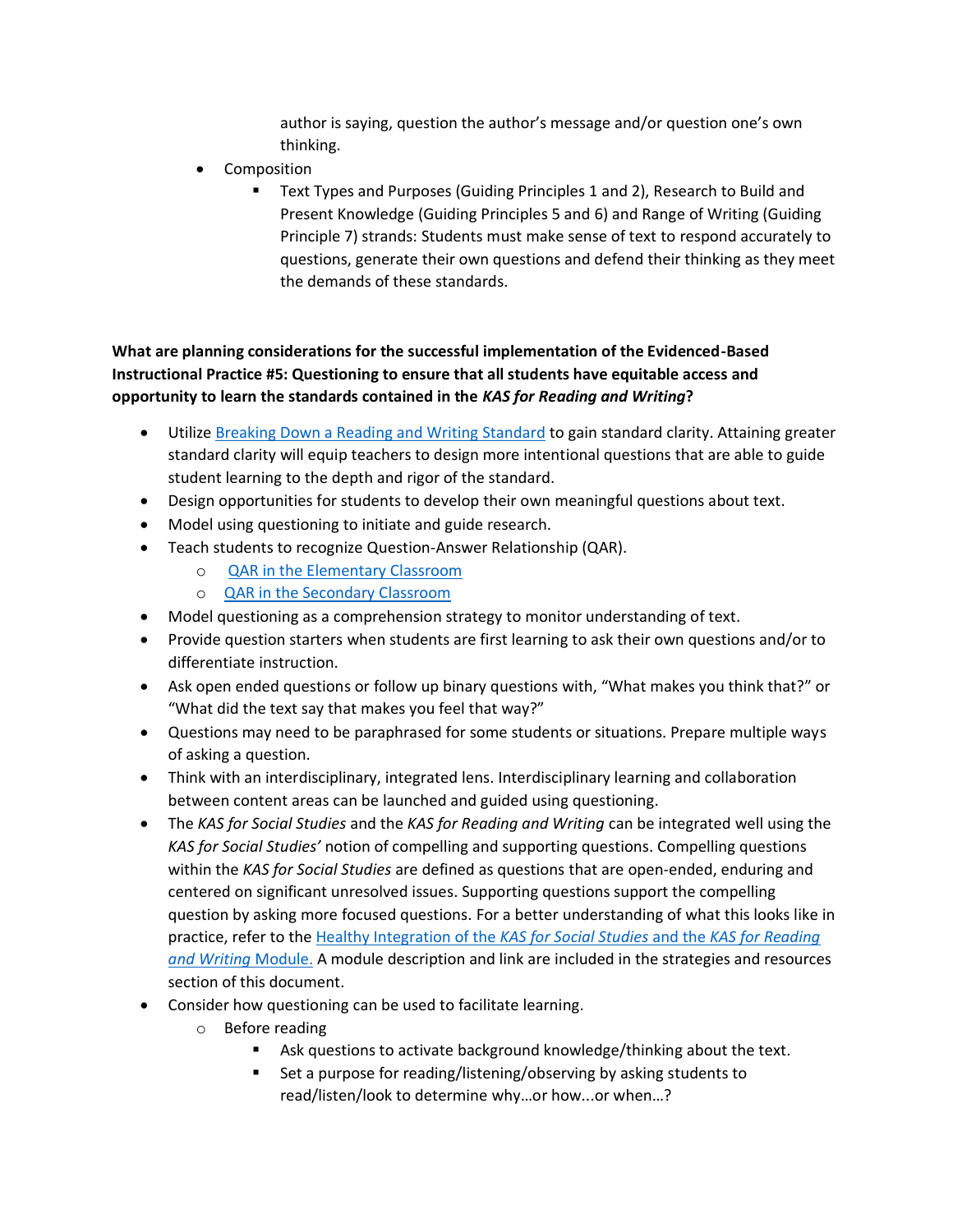- Encourage students to ask questions about the text to help shape a purpose for reading/listening/looking.
- o During reading
	- Scaffold questioning to guide students through understanding the text.
	- Ask varying levels of questions, making sure students reach analysis.
	- Plan questions that will help students dig deeper into what a text says to read between the lines. Remember, text is "[a]nything that communicates a message." (ILP1)
- o After reading
	- Ask questions to initiate discussion about the text.
	- Have students ask questions about the text to determine their thinking and/or reveal misconceptions.

## **What strategies and resources can support the implementation of Evidence-Based Instructional Practice #5: Questioning within the** *KAS for Reading and Writing?*

KDE's Effective Literacy Modules capitalize on the evidenced-based instructional practice of questioning and guide teachers in designing standards aligned instruction and assignments that utilize questioning effectively.

[Text Dependent Questions](https://kystandards.org/utdq/) Module is an interactive professional learning module that provides information on text dependent questions (TDQ), a classroom technique that teachers can use to improve students' understanding of complex texts. Teachers will learn how to write questions that are only answerable by referring to the text being read.

KDE's [Plan a Close Reading Lesson](https://kystandards.org/standards-resources/rw-resources/rw-pl-modules/pacrl/) Module explains what close reading is and provides step-bystep directions for planning a close reading lesson. Teachers will learn the critical role questioning plays in helping students think critically about text.

KDE's [Task Predicts Performance](https://kystandards.org/task-predicts-performance/) and [Improving ELA Tasks](https://kystandards.org/standards-resources/rw-resources/rw-pl-modules/improving-ela-tasks/) modules are designed to build on one another by first recognizing the process of analyzing text dependent writing tasks to see if they meet the rigor and demands of the KAS for Reading and Writing and then offering guidance on improving ELA assignments to meet the rigor and demands of the reading and writing standards.

## KDE's Healthy Integration of the *KAS for Social Studies* and the *[KAS for Reading and Writing](https://education.ky.gov/curriculum/standards/kyacadstand/Documents/Healthy_Integration_Module.pptx)* Module

- This module can be found in the Social Studies instructional resources section of kystandards.org. It was designed collaboratively by social studies and reading and writing consultants. The module is a perfect resource for implementing the evidence-based practice of questioning as it explains how to teach social studies as a compelling context for growing proficient readers and writers by connecting the two disciplines through the investigation of a compelling question.
	- Section 4D: How do I integrate social studies and reading and writing?: This section provides steps for understanding how to design healthy integration while maintaining discipline integrity between the social studies and reading and writing, which are integrated through the investigation of a compelling question.